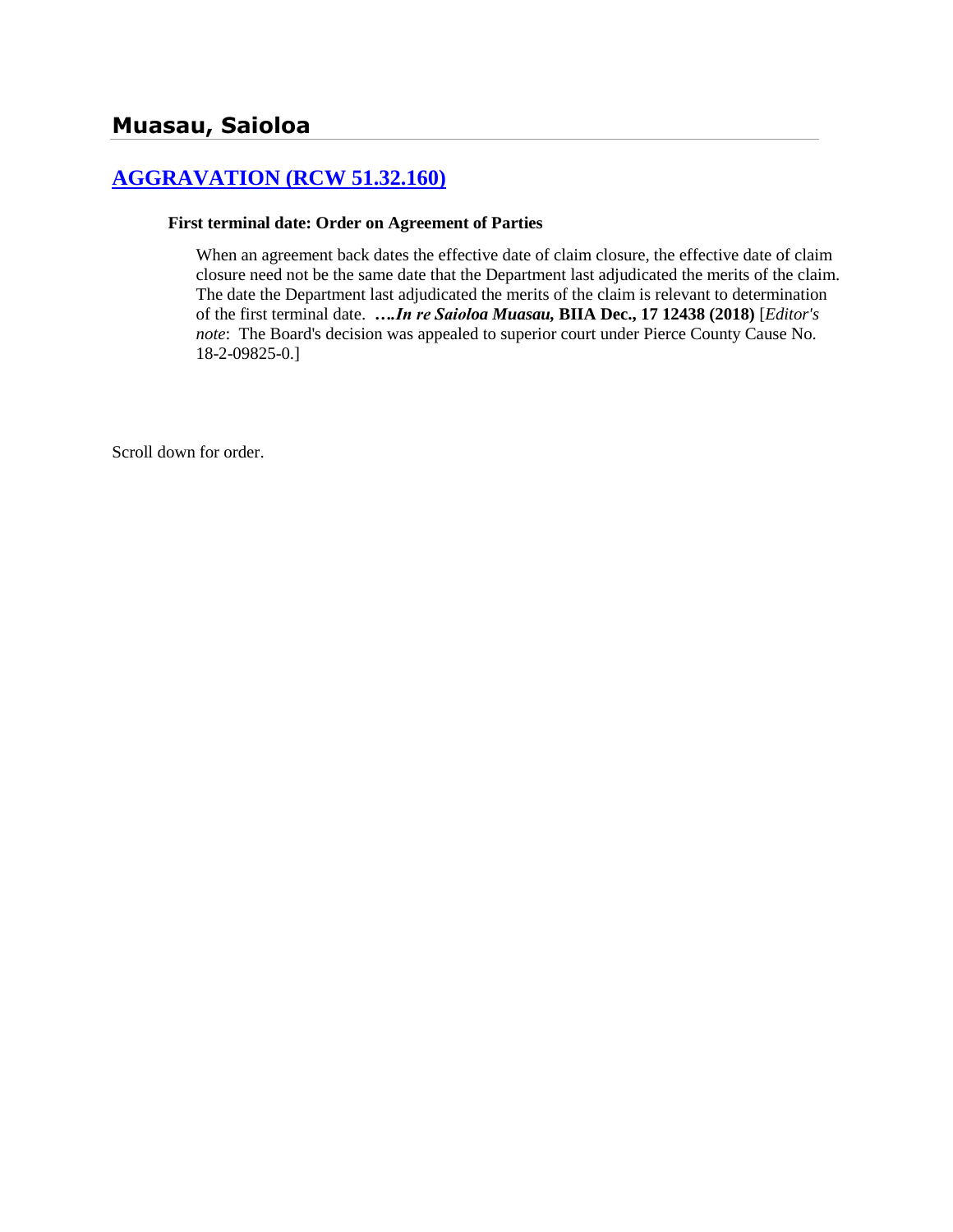#### **BEFORE THE BOARD OF INDUSTRIAL INSURANCE APPEALS STATE OF WASHINGTON**

**)**

## **CLAIM NO. AR-66828 ) DECISION AND ORDER**

In 2014, the Department allowed Saioloa Muasau's claim as an occupational disease for the conditions diagnosed as right wrist flexor tenosynovitis and right wrist strain. We issued an Order on Agreement of the Parties (OAP) directing the Department to issue a new wage order, pay Ms. Muasau time-loss compensation benefits, and close the claim as otherwise set forth in a Department order dated May 6, 2015. The Department issued an order in accordance with the Board order. Ms. Muasau appealed the decision, contending that the Department order should have indicated the correct claim closure date of May 6, 2015. Our industrial appeal judge found that the Department order was solely ministerial and did not adjudicate the merits of the claim beyond September 15, 2015, and she affirmed the Department order. Ms. Muasau continues to contend that the effective closure date of the claim was May 6, 2015. While we agree with our industrial appeals judge that the order on appeal was solely ministerial, we have granted review to clarify that the effective date of claim closure is not necessarily the same as the date the Department last adjudicated the merits of the claim. Accordingly, we hold that the effective date of closure for Ms. Muasau's claim is May 6, 2015, consistent with the agreement of the parties as reflected in the Board OAP, and note that the claim was last adjudicated September 15, 2015. In addition, because the order on appeal is solely ministerial, we do not have subject matter jurisdiction to affirm or correct the order. The appeal is **DISMISSED**.

## **DISCUSSION**

Most of the facts necessary to decide this appeal are procedural in nature. Therefore, we know very little about Saioloa Muasau or her occupational disease. What we do know is that on December 18, 2013, Ms. Muasau filed an application for benefits with the Department. On November 26, 2014, the Department allowed her claim for the occupational condition or disease diagnosed as right wrist flexor tenosynovitis and right wrist strain. Later, the Department determined that her employer, Gensco, Inc., was 100 percent liable.

On May 6, 2015, the Department closed Ms. Muasau's claim with a 6 percent permanent partial disability award of the right arm at or above the deltoid insertion or by disarticulation at the shoulder. Ms. Muasau filed a timely protest. On August 3, 2015, the Department issued an order affirming its order of May 6, 2015. Once again, Ms. Muasau filed a timely protest. On September 15,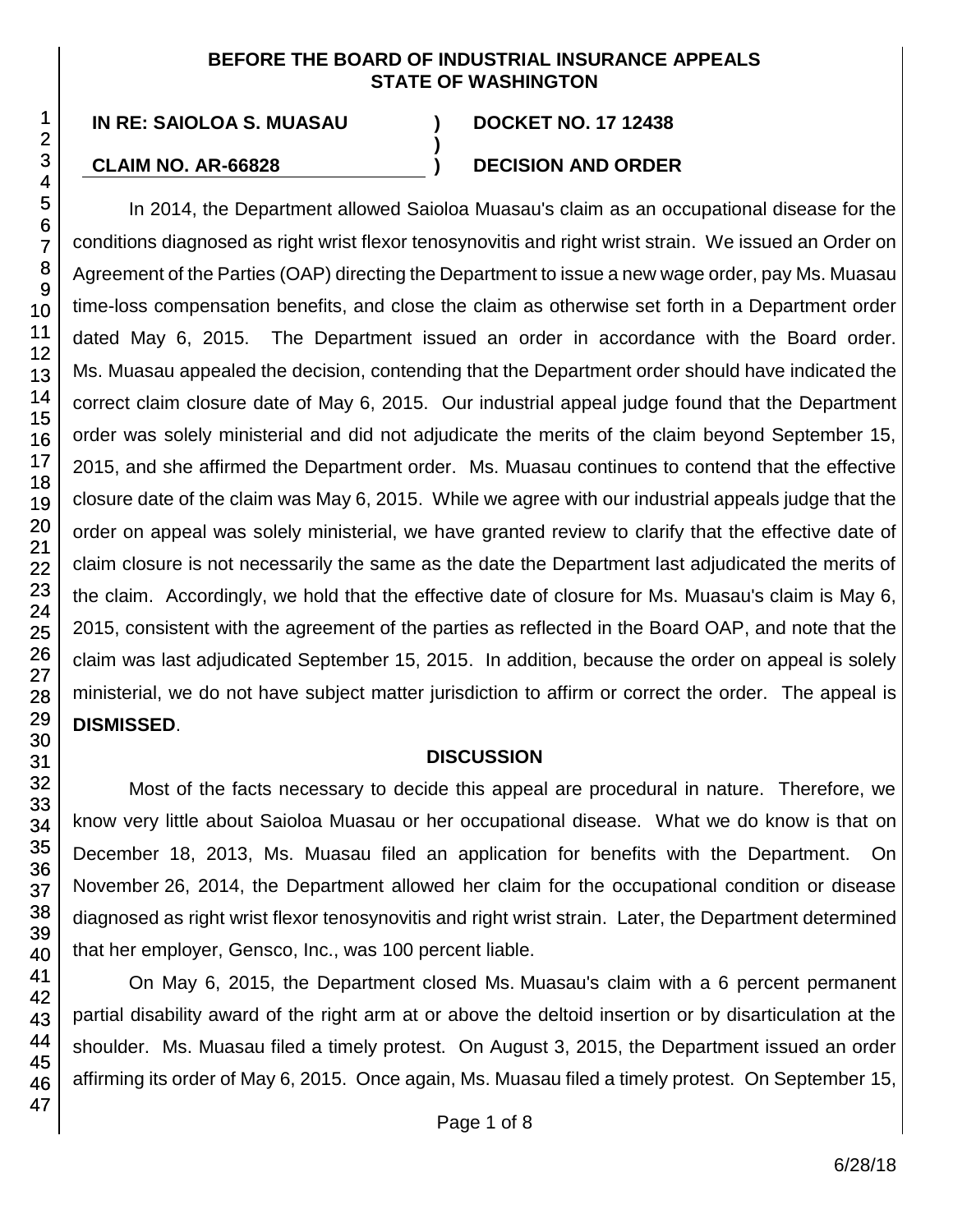2015, the Department issued another order affirming the order dated August 3, 2015. On September 30, 2015, Ms. Muasau appealed the Department order dated September 15, 2015. The Board granted the appeal and assigned it Docket No. 15 20437.

On March 4, 2016, the Board issued an OAP that reversed and remanded the Department order dated September 15, 2015, with direction to the Department to issue an new wage order, pay Ms. Muasau time-loss compensation benefits from December 16, 2014, through May 6, 2015, and close the claim as otherwise set forth in the Department order dated May 6, 2015, with permanent partial disability as previously paid. During the course of this appeal, the parties stipulated that at that time the Department agreed to reclose the claim effective May 6, 2015.

Following issuance of the Board OAP on March 4, 2016, the Department issued a series of orders in compliance with the OAP. The first order was issued on April 8, 2016, reversing the previous wage order and stating that the Department will issue a new wage order in compliance with the Board order dated March 4, 2016. On April 11, 2016, the Department issued a new wage order setting the total gross wages as \$3,181.50, single with no dependents. The Department also issued an order on April 12, 2016, directing payment of time-loss compensation as directed in the Board OAP.

On April 13, 2016, the Department issued an order stating that in compliance with the Board order dated March 4, 2016, the claim is closed with 6 percent permanent partial disability of the right upper extremity, less previously paid permanent partial disability. On May 10, 2016, Ms. Muasau filed a protest to the April 11, 2016 wage order and any other adverse orders. On May 11, 2016, the Department issued an order that it was reconsidering the orders dated April 11, 2016, April 12, 2016, and April 13, 2016.

On August 23, 2016, Ms. Muasau filed an application to reopen her claim. On December 8, 2016, the Department issued a further wage order, adding health care benefits of \$678.35 a month to the claimant's gross wages, which were now increased to \$3,859.85 a month, single with no dependents. On December 12, 2016, the Department again closed the claim with 6 percent permanent partial disability for the right upper extremity. On January 10, 2017, the Department issued a further order adjusting the time-loss compensation rate based on the new wage rate.

On January 11, 2017, the Department issued an order stating that the following action was taken to comply with the Board order dated March 4, 2016, correcting and superseding the payment order of December 12, 2016, awarding Ms. Muasau a 6 percent permanent partial disability for the right upper extremity, less deductions previously paid, and closing the claim. On January 27, 2017,

1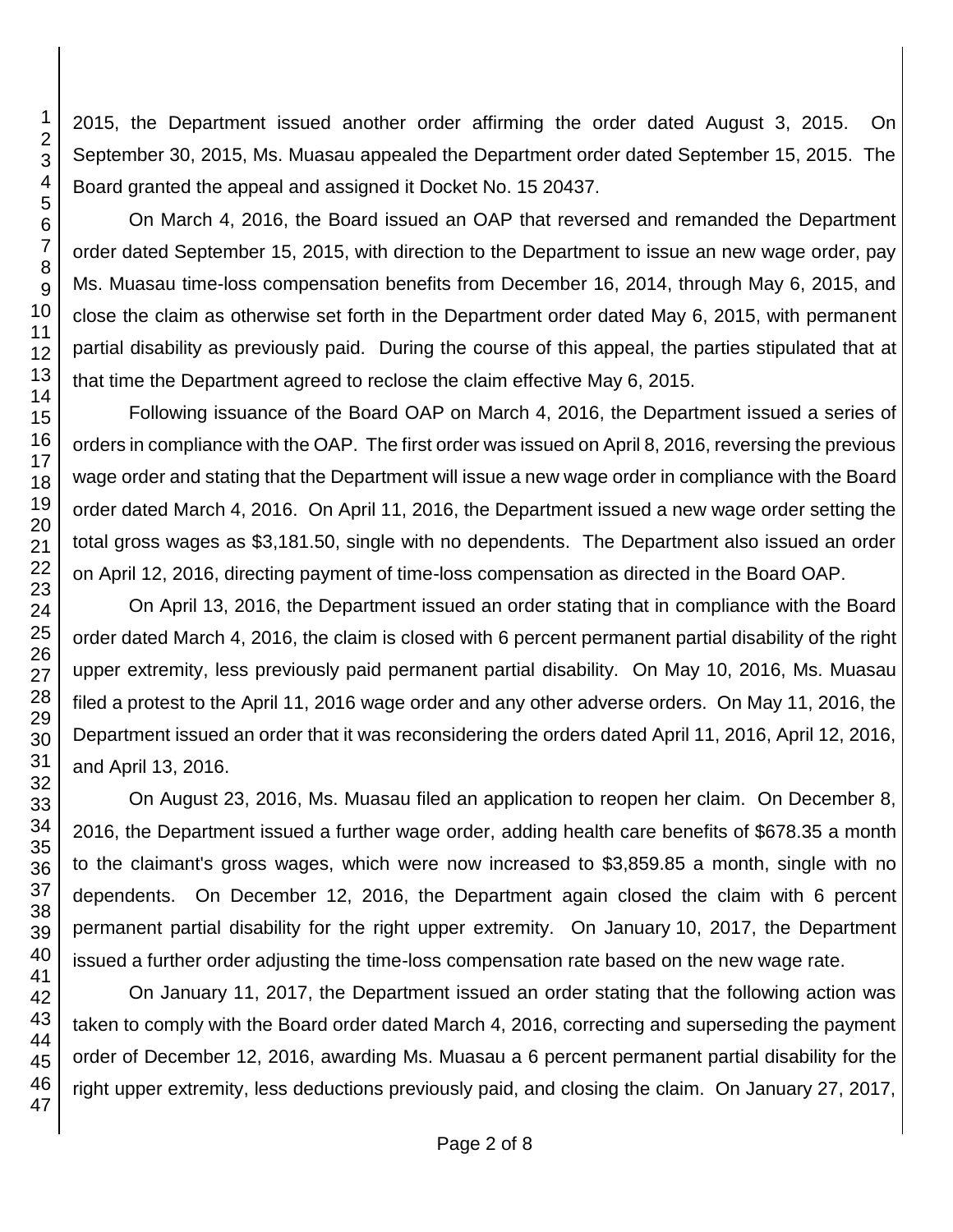the Department issued the final order on appeal, which states that it acted in accordance with the Board order dated March 4, 2016, and affirmed "the ministerial Order dated 01/11/2017."

The parties are disputing the effective date of claim closure. Ms. Muasau contends that the Board OAP directed the Department to close the claim effective May 6, 2015, so the Department order dated January 27, 2017, on appeal should have indicted the correct closure date of May 6, 2015. In her notice of appeal, Ms. Muasau also states that she filed a reopening application on August 23, 2016, which the Department has not yet acted on. Ms. Muasau claims that the first terminal date for purposes of determining aggravation based on the prior OAP should be May 6, 2015, citing to *In re Jimmy Storer*. 1

The Department argues in response that when Ms. Muasau appealed the ministerial orders issued by the Department in compliance with the Board OAP, she asked the Department to continue to adjudicate her claim by issuing additional orders establishing a wage rate that included health care benefits, paying time-loss compensation at the newly established rate, and closing the claim. Although the claimant protested "any adverse orders" after the ministerial orders of April 11, 2016, April 12, 2016, and April 13, 2016, the only real contested issue with the protest was that the wage rate was calculated without including health care benefits of \$678.35 a month, which would increase the total gross monthly wages to \$3,859.85.

The Department argues that May 6, 2015, cannot be the effective date of claim closure because the Department continued to adjudicate her claim past that date. The Department contends that it continued to adjudicate Ms. Muasau's claim until December 2016, when replacement orders were issued reflecting the new wage rate and time-loss compensation payments. The Department's position is that Ms. Muasau is trying to have it both ways by protesting the calculation of her wage rate and asking the Department to close the claim effective May 6, 2015. The Department argues in the alternative that if the Board agrees with Ms. Muasau that the effective closing date is May 6, 2015, she should have to revert to the lower wage rate, even though the last wage rate order of December 8, 2016, appears to have become final and binding.

In the Proposed Decision and Order, our industrial appeals judge disagreed with the positions taken by both Ms. Muasau and the Department. First, she determined that the Board's scope of review is limited to whether the Department's order of January 27, 2017, is a ministerial order. Then, she held that the January 27, 2017 order was solely ministerial in purpose. In doing so, she also

1

l <sup>1</sup> BIIA Dec., 86 4436 (1988).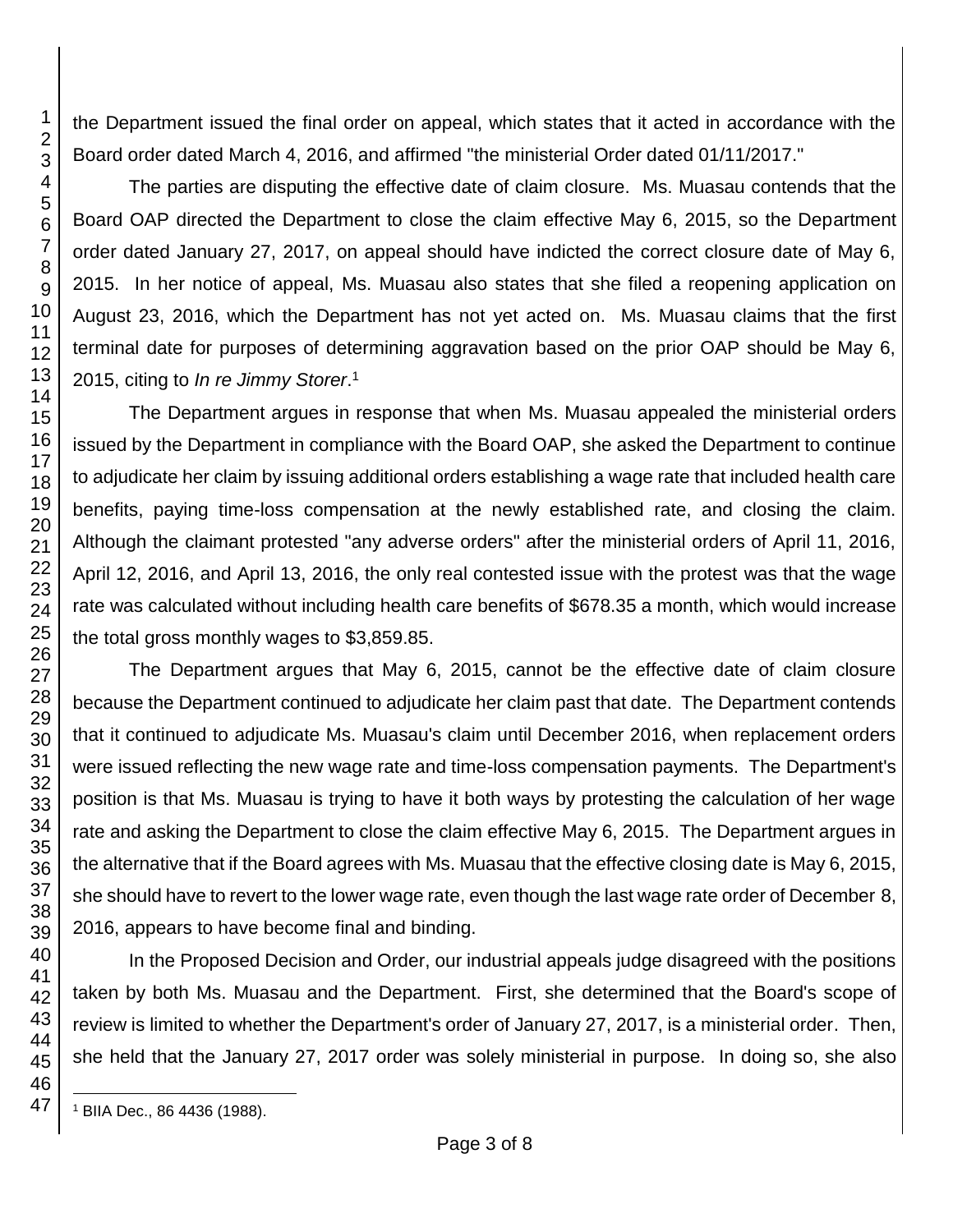decided that the Department last decided the merits or last adjudicated Ms. Muasau's claim on September 15, 2015. In the Department order dated September 15, 2015, the Department affirmed a closing order dated August 3, 2015, which affirmed the earlier closing order dated May 6, 2015. As discussed above, the September 15, 2015 order was the Department order on appeal that resulted in the OAP now in dispute.

A ministerial order is one in which the Department takes no action other than that directed.<sup>2</sup> An issuance of a Department order pursuant to the terms of a Board OAP is merely a ministerial act.<sup>3</sup> It is not an "order, decision, or award" of the Department from which an appeal can be taken to the Board, or which the Department could reconsider, within the meaning of RCW 51.52.050 and RCW 51.52.060.<sup>4</sup> Ordinarily, the Board will deny an appeal of a purely ministerial order before hearings are scheduled,<sup>5</sup> but the appealing party in this case alleged that the order did not comply with the OAP and thus was not purely ministerial.

The language of the order itself leaves no doubt that the Department intended that the order reflect a ministerial compliance with the Board OAP. It states, "in accordance with the order of the Board of Industrial Insurance Appeals, dated 03/04/16 . . . the ministerial Order dated 01/11/17, is affirmed." In all material respects, the January 11, 2017 order, which was affirmed by the January 27, 2017 order, recites the language in the May 6, 2015 closing order as directed in the Board OAP, which ordered the Department to "[c]lose the claim as otherwise set forth in the Department order dated May 6, 2015, with permanent partial disability as previously paid."

The order takes no action other than that directed in the Board OAP issued on March 4, 2016. Therefore, it is solely ministerial. Although the Department order dated January 27, 2017, would have been much clearer if it had simply stated that the effective date of claim closure is May 6, 2015, the fact that the order lacks this language does not mean that it is not ministerial or changes the effective date of closure. We hold that the effective date of claim closure for Ms. Muasau's claim is May 6, 2015, consistent with the agreement of the parties as reflected in the Board OAP issued on March 4, 2016.

Because we find that the Department order of January 27, 2017, is solely ministerial, the Board does not have jurisdiction to reconsider the subject matter of the January 27, 2017 order. The

l *In re Steven Carrell*, BIIA Dec., 99 11430 (1999).

*In re Jimmy Storer.*

*In re Jimmy Storer*.

See *In re Donald Workman,* BIIA Dec., 00 24102 (2001).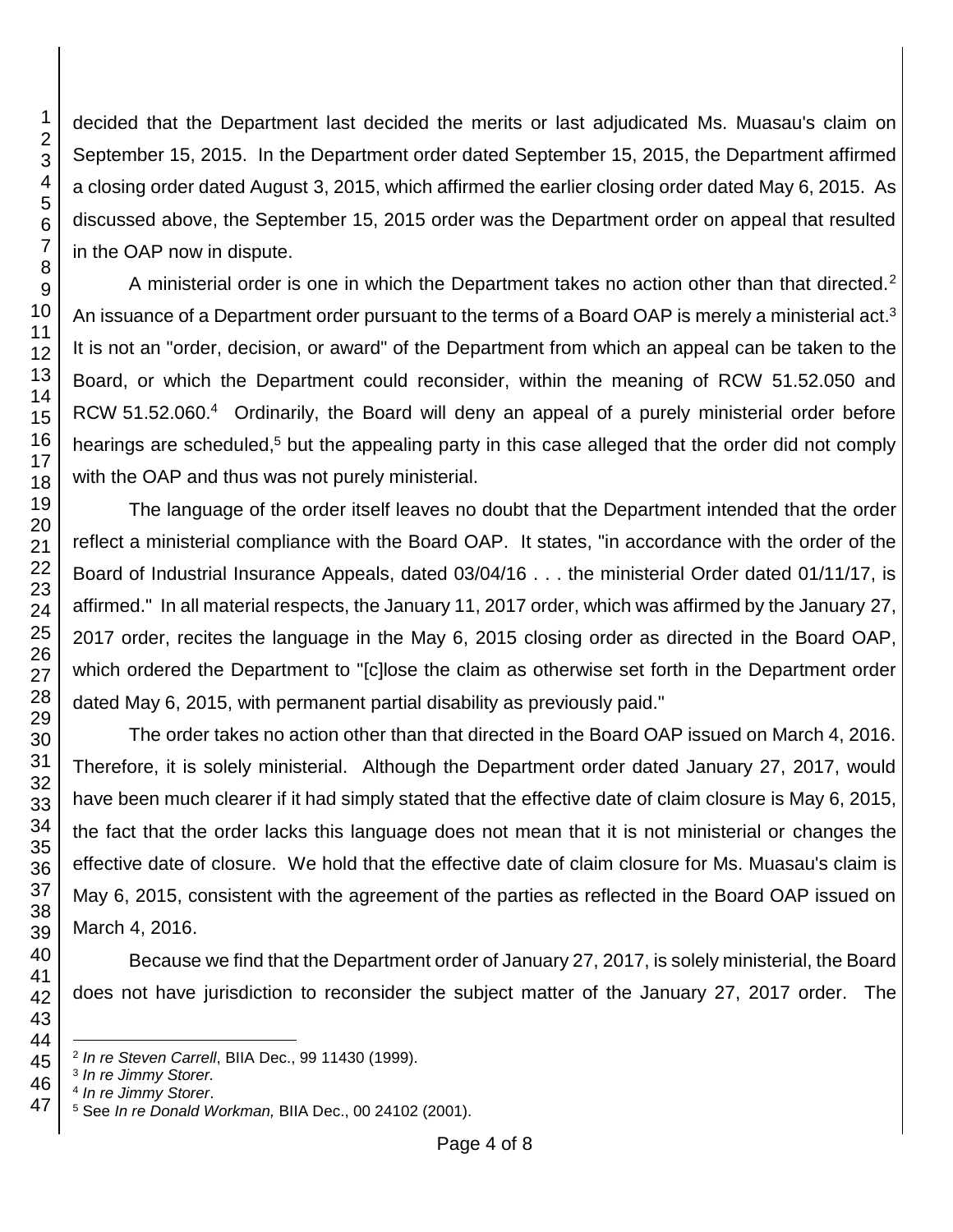January 27, 2017 order is not an "order, decision, or award" of the Department from which an appeal can be taken to the Board within the meaning of RCW 51.52.050 and RCW 51.52.060. Therefore, we must dismiss Ms. Muasau's appeal. But in dismissing Ms. Muasau's appeal, we also feel that it is necessary to clarify for the parties that the effective date of claim closure is not necessarily the same as the date the Department last adjudicated the merits of the claim, a date that is important to determine the first terminal date for purposes of establishing aggravation of a particular condition.

The law is well settled that for purposes of determining the first terminal date in an aggravation case, it is not the date of the final Board order,<sup>6</sup> or the date of a Department ministerial order issued to effectuate the terms of an  $OAP$ ,<sup>7</sup> it is the date through which the Department last considered the merits of the claim or adjudicated the claim. Typically, that date would be the date of the order under appeal resulting in an OAP, but in a least one case, *In re Ernest Kish,<sup>8</sup>* the Board held that when the parties agreed in an OAP that the Department should adjudicate a claim through a later date, that became the first terminal date*.*

At this time, the issue of whether there has been an aggravation of Ms. Muasau's claim is not before us. Therefore, it is premature to make a determination of the first terminal date. But we would like to respond to the Department's argument that May 6, 2015, cannot be the effective date of claim closure because the Department contends that it continued to adjudicate her claim past that date. In light of our holding that the Department orders following issuance of the Board's OAP were solely ministerial, based on established precedent, the date the Department last adjudicated the merits of Ms. Muasau's claim was September 15, 2015.

## **DECISION**

In Docket No. 17 12438, the claimant, Saioloa S. Muasau, filed an appeal with the Board of Industrial Insurance Appeals on March 8, 2017, from an order of the Department of Labor and Industries dated January 27, 2017. In this order, the Department affirmed a ministerial order dated January 11, 2017, in accordance with a Board order dated March 4, 2016. In the order dated January 11, 2017, in order to comply with the Board order dated March 4, 2016, the Department corrected and superseded the order of December 12, 2016, awarded Ms. Muasau a 6 percent permanent partial disability, and closed the claim. The appeal is dismissed.

*In re Donald Workman*.

*In re Jimmy Storer*, BIIA Dec., 86 4436 (1988).

BIIA Dec., 12 20993 (2014).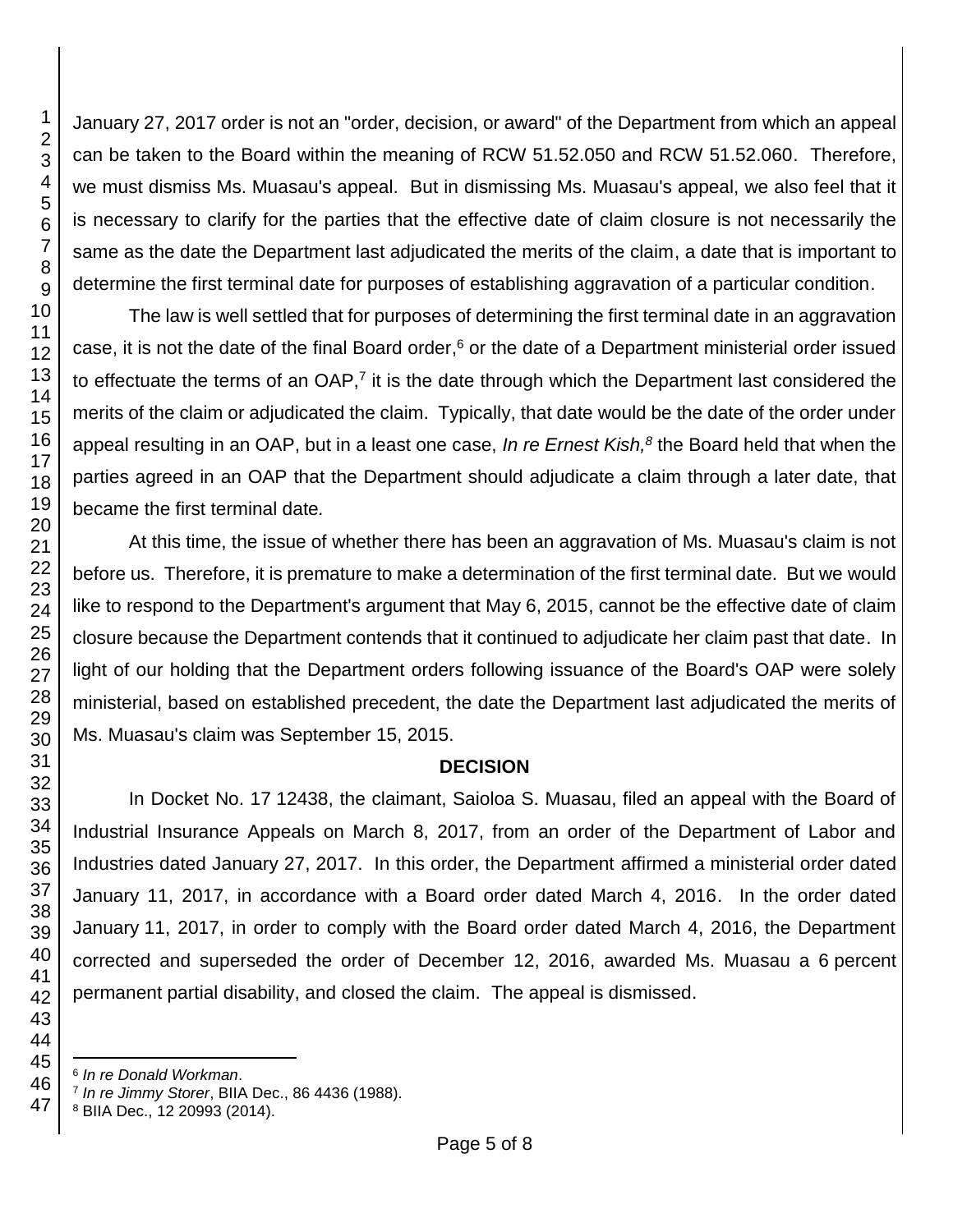### **FINDINGS OF FACT**

- 1. On May 2, 2017, an industrial appeals judge certified that the parties agreed to include the Jurisdictional History in the Board record solely for jurisdictional purposes.
- 2. Saioloa Muasau developed an occupational disease for the conditions diagnosed as right wrist flexor tenosynovitis and right wrist strain that arose of the distinctive conditions of her employment with Gensco, Inc.
- 3. On September 15, 2015, the Department issued an order affirming an order dated May 6, 2015, closing Ms. Muasau's claim with a 6 percent permanent partial disability award for her right upper extremity. On September 30, 2015, Ms. Muasau filed a timely appeal to the Department order dated September 15, 2015. The Board granted Ms. Muasau's appeal and assigned it Docket No. 15 20437.
- 4. On March 4, 2016, the Board issued an Order on Agreement of Parties under Docket No. 15 20437, which reversed and remanded the order dated September 15, 2015, with direction to the Department to issue a new wage order, pay Ms. Muasau time-loss compensation benefits from December 16, 2014, through May 6, 2015, and close the claim as otherwise set forth in the Department order dated May 6, 2015.
- 5. The parties stipulated that as part of the Board OAP issued on March 4, 2016, the Department agreed to reclose the claim effective May 6, 2015.
- 6. On April 11, 2016, the Department issued a new wage order. On April 12, 2016, the Department issued an order paying Ms. Muasau time-loss compensation benefits from December 16, 2014, through May 6, 2015. On April 13, 2016, the Department issued an order stating that in compliance with the Board order dated March 4, 2016, Ms. Muasau is awarded 6 percent permanent partial disability for her right upper extremity, less any previously paid permanent partial disability.
- 7. On May 10, 2016, Ms. Muasau protested the Department order dated April 11, 2016, order along with any other adverse orders. The Department issued a new wage order dated December 8, 2016. On December 12, 2016, the Department closed the claim again with a 6 percent permanent partial disability award for her right upper extremity, less any previously paid permanent partial disability.
- 8. On January 27, 2017, the Department issued the order on appeal, which states that in accordance with the Board order dated March 4, 2016, the ministerial order dated January 11, 2017, is affirmed. In the January 11, 2017 order, the Department stated that in compliance with the Board order dated March 4, 2016, it was correcting and superseding the order of December 12, 2016, awarding Ms. Muasau a 6 percent permanent partial disability award, less any previously paid permanent partial disability award, and closing the claim.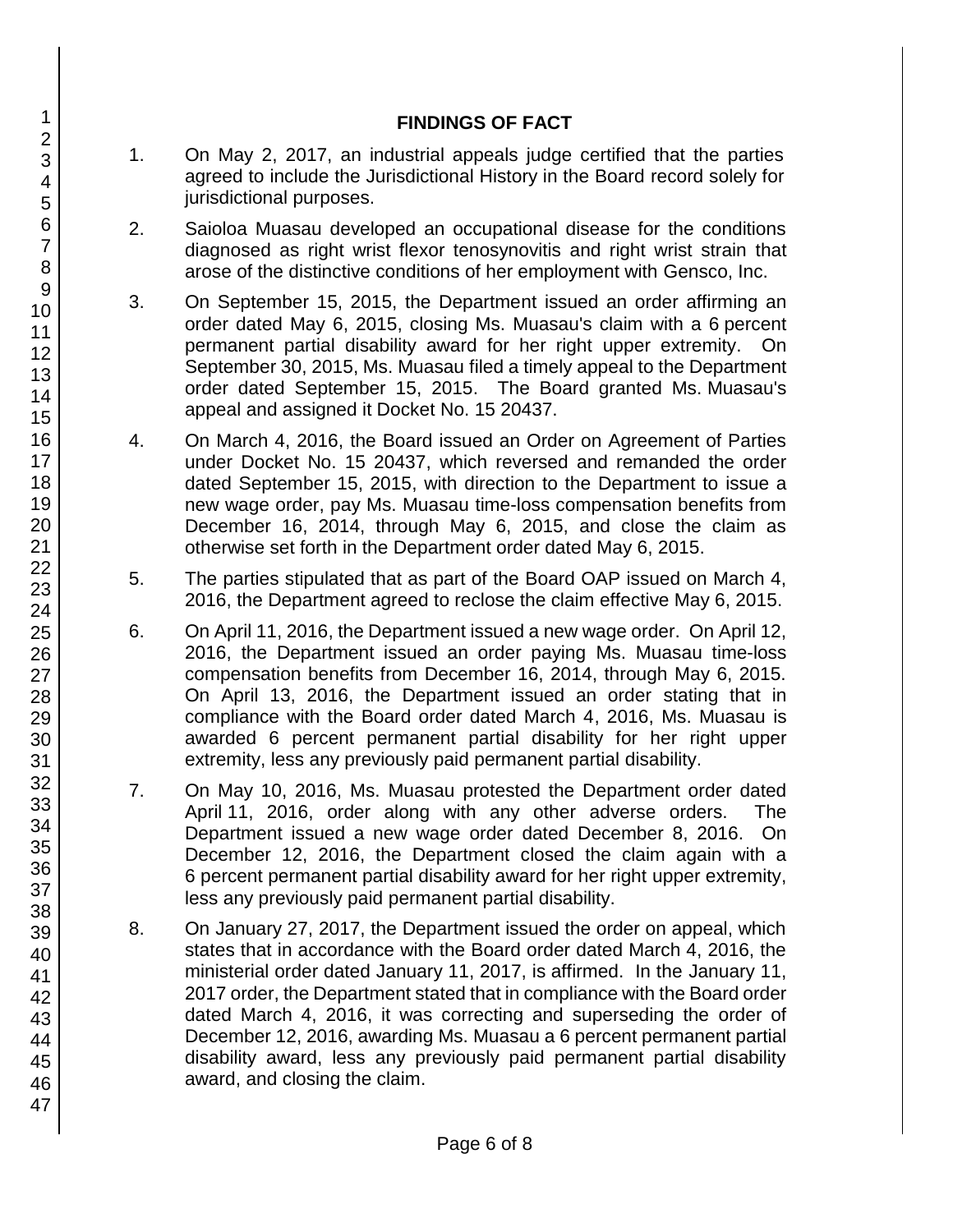9. The Department order dated January 27, 2017, was a ministerial order in compliance with the Board order dated March 4, 2016, issued under Docket No. 15 20437. The order did not communicate any original order, decision, or award made by the Department.

### **CONCLUSIONS OF LAW**

- 1. The Board of Industrial Insurance Appeals has jurisdiction over the parties in this appeal.
- 2. The Department order dated January 27, 2017, was solely ministerial and closed the claim effective May 6, 2015. The order is not an order, decision, or award of the Department within the meaning of RCW 51.52.050 and RCW 51.52.060.
- 3. Ms. Muasau's appeal from the Department order dated January 27, 2017, is dismissed because the Board does not have subject matter jurisdiction to affirm or correct the order.

Dated: June 28, 2018.

BOARD OF INDUSTRIAL INSURANCE APPEALS<br>
UNDA L. WILLIAMS, Chairperson

. FENNERTY, JR., Member